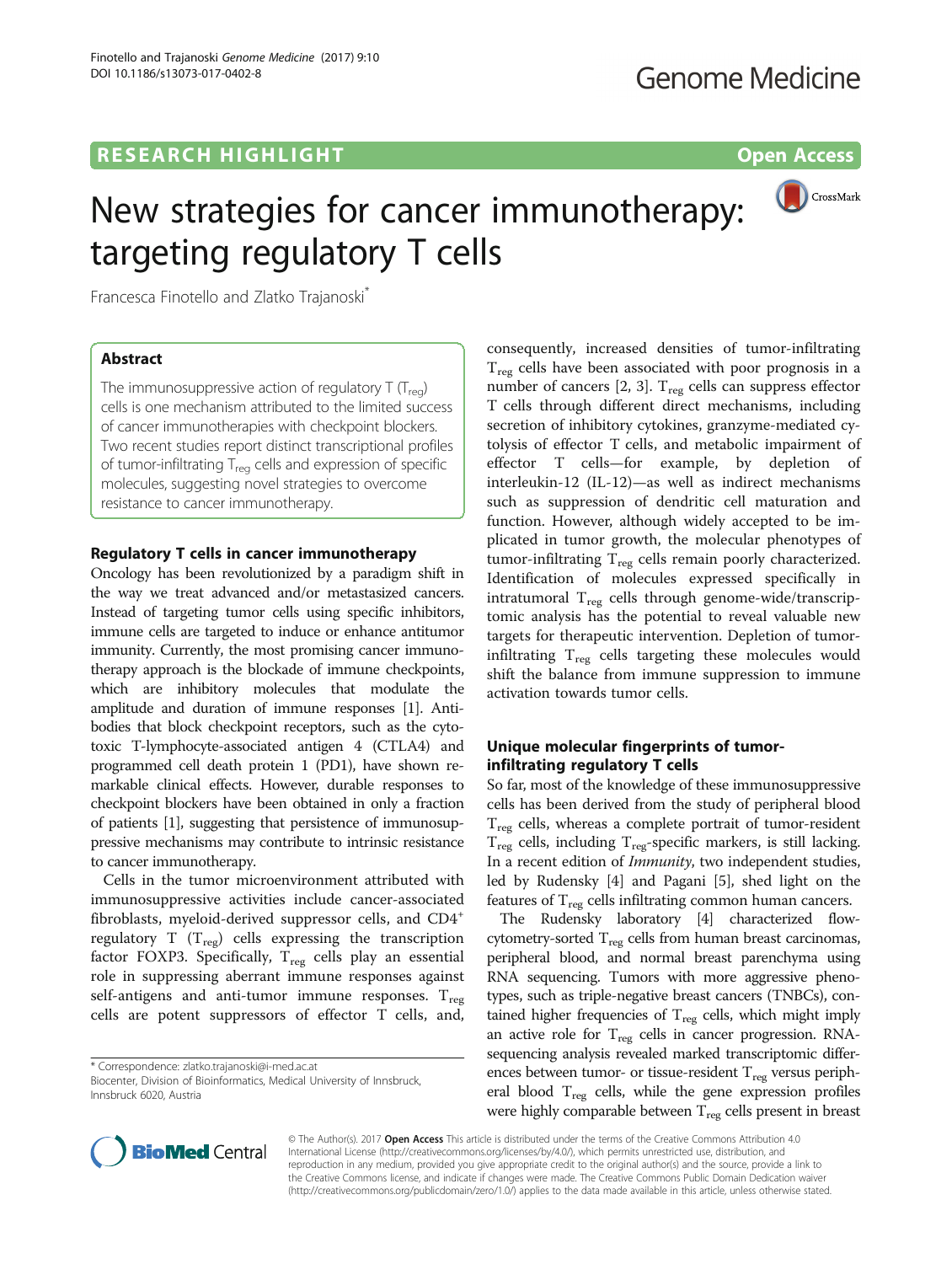tumor and normal tissue. This implies that the tissue of residence, rather than the tumor environment, determines the phenotype of infiltrating  $T_{\text{reg}}$  cells. The gene expression profiles did, however, reveal an enhanced activation of tumor-infiltrating  $T_{reg}$  cells compared to  $T_{reg}$  cells present in normal breast parenchyma and the upregulation of genes involved in chemokine signaling and immune cell migration. In particular, the marked expression of chemokine receptor 8 (CCR8), a molecule implicated in the modulation of immunogenicity in colorectal cancer (CRC) [[6](#page-2-0)], was identified as a unique feature of intratumoral  $T_{\text{reg}}$  cells. This was confirmed in  $T_{\text{reg}}$  cells isolated from other types of cancers, including CRC, lung cancer, melanoma, and angiosarcoma. Moreover, the authors found a strong negative association between the ratio of CCR8/FOXP3-expressing cells and patient survival.

The Pagani laboratory [\[5](#page-2-0)] used RNA sequencing to profile human  $CD4^+$  T<sub>reg</sub> cells as well as T helper 1 and T helper 17 cells infiltrating non-small-cell lung cancer (NSCLC), CRC, and the respective matched normal tissues, as well as peripheral blood  $T_{reg}$  cells. Their results show a large overlap of the expression profiles from tissue- and tumor-resident  $T_{reg}$  cells, yet striking differences with respect to blood T<sub>reg</sub> cells. Differential expression analysis revealed 309 transcripts consistently upregulated in  $T_{\text{reg}}$  cells from NSCLC and CRC tumors, but not in other CD4+ T cells subpopulations or in tissue-resident  $T_{\text{reg}}$  cells. The intratumoral signature includes genes associated with increased suppressor activity, such as the immune checkpoints CTLA4, lymphocyte activation gene 3 (LAG3), and T-cell membrane protein 3 (TIM3). Three of the most highly expressed signature genes, layilin (LAYN), MAGE family member H1 (MAGEH1), and CCR8 (the latter two were also identified as a unique feature of tumor-infiltrating  $T_{reg}$  cells by the Rudensky laboratory [[4\]](#page-2-0)), were associated with a significant worsening of the 5 year survival of both CRC and NSCLC patients. Finally, the authors confirmed the expression signatures shared by CRC- and NSCLC-infiltrating  $T_{reg}$  cells via single-cell analysis and demonstrated that they are conserved across different metastatic and non-metastatic cancers.

### Potential for new therapeutic strategies for cancer

The presence of  $T_{\text{reg}}$  cells in the tumor microenvironment represents one of the main obstacles for successful cancer immunotherapy. Since their immunosuppressive action is exerted through different mechanisms, the selective depletion of tumor-infiltrating  $T_{reg}$  cells holds promise for unleashing potent antitumor responses. These two resources [[4](#page-2-0), [5](#page-2-0)] now provide the potential means for targeted depletion of  $T_{reg}$  cells. Both studies showed that CCR8 is specifically expressed in tumor-infiltrating  $T_{reg}$  cells in multiple tumor types, suggesting that CCR8 represents a

promising target to selectively deplete  $T_{\text{reg}}$  immunosuppressive activity in the tumor microenvironment.

The marked differences between tumor-resident and blood-derived  $T_{\text{reg}}$  cells reported in these studies highlight the importance of assessing the phenotypes of immune cells at the tumor site. The generation of additional transcriptomic data from other tumor-infiltrating immune cells would tremendously benefit the development and optimization of computational approaches for dissecting complex tumor–immune cell interactions [\[7](#page-2-0)], and could contribute to the identification of novel mechanistic insights.

A number of questions remain unanswered and should motivate further experimental and clinical studies. For example, the mechanisms underlying the increased infiltration of  $T_{\text{reg}}$  cells in aggressive cancers such as TNBC, and the implications for cancer prognosis, remain elusive. Furthermore, heterogeneity of tumor-infiltrating  $T_{\text{reg}}$  cells has not been addressed. It was shown recently that distinct subpopulations of  $T_{\text{reg}}$  cells contribute in opposing ways to determining CRC prognosis: CRCs infiltrated with suppression-competent  $T_{\text{rec}}$  cells had a worse prognosis compared with CRCs infiltrated with non-suppressive  $T_{reg}$  cells [[8\]](#page-2-0). Thus, additional studies need to be carried out to validate this observation in other cancer types. Finally, it should be noted that the promising candidate for therapeutic targeting, CCR8, is also expressed in cardiomyocytes and liver [[9](#page-2-0)]; thus, straightforward systemic treatment with CCR8 inhibitors might cause serious immune-related adverse effects. Still, the two studies highlight the importance of assessing the phenotypes of immune cells specifically within the tumor site. Further transcriptomic characterization of tumor-infiltrating  $T_{reg}$  cells in other cancers, as well as other immunosuppressive cell populations, will be of the utmost importance for the prevention of resistance to cancer immunotherapies.

#### Abbreviations

CRC: Colorectal cancer; NSCLC: Non-small-cell lung cancer; TNBC: Triple-negative breast cancer; T<sub>reg</sub> cell: Regulatory T cell

#### Acknowledgements

This work was supported by the European Union's Horizon 2020 research and innovation program under grant agreement number 633592 (Project APERIM: Advanced bioinformatics platform for personalized cancer immunotherapy).

#### Authors' contributions

FF and ZT planned, wrote, and edited the manuscript. Both authors read and approved the final manuscript.

#### Competing interests

The authors declare that they have no competing interests.